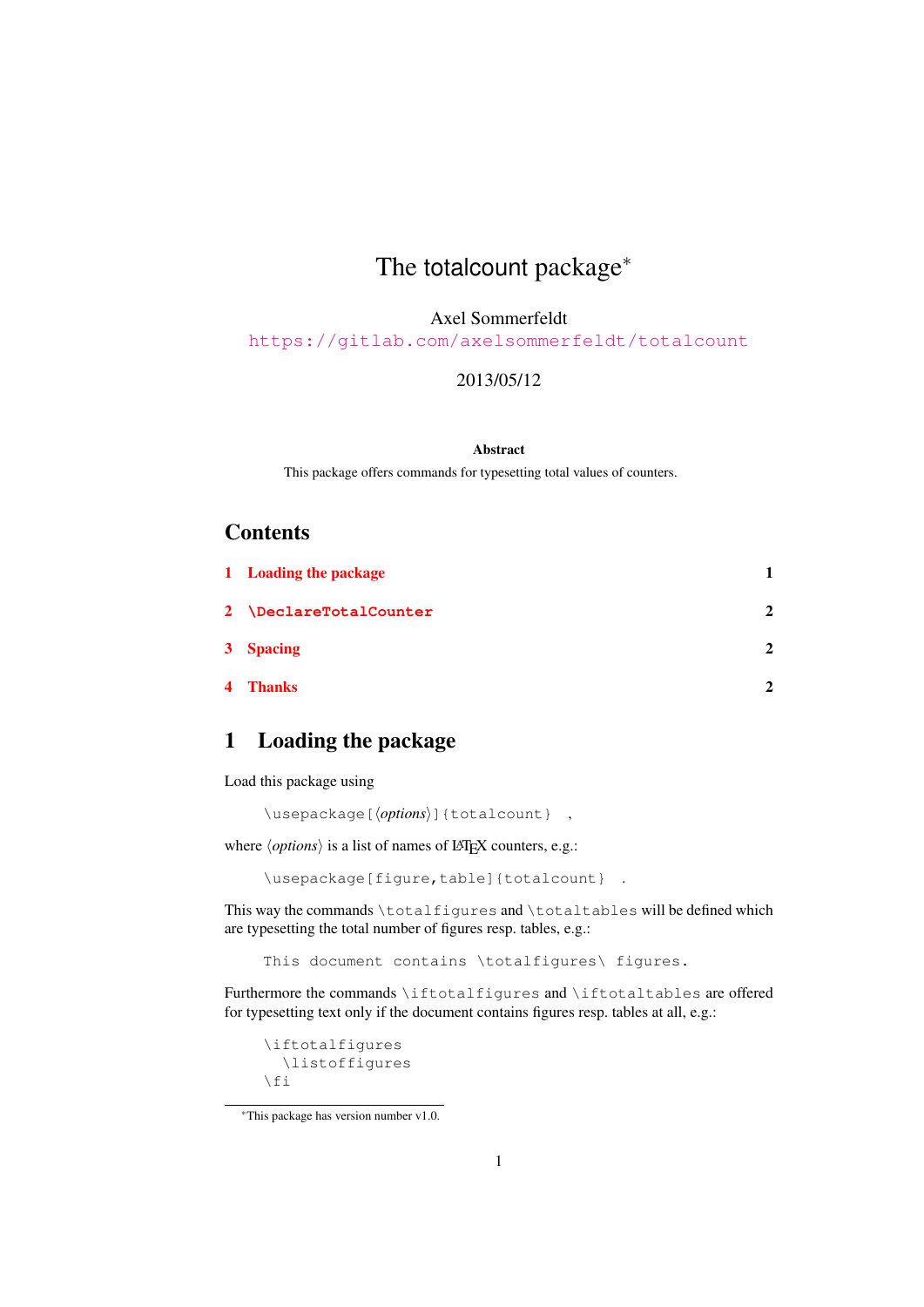This should work with other counters as well (for example equation, or lstlisting offered by the listings package  $[1]$ ), but please note that using the page counter here is not supported.

### <span id="page-1-0"></span>2 **\DeclareTotalCounter**

```
\DeclareTotalCounter{\langle counter \rangle}
```
actually defines the commands \total\*counter*\s and \iftotal\*counter*\s. So in fact

\usepackage[figure,table]{totalcount}

is identical to

```
\usepackage{totalcount}
\DeclareTotalCounter{figure}
\DeclareTotalCounter{table}
```
### <span id="page-1-1"></span>3 Spacing

The space after all LAT<sub>EX</sub> commands without (optional or mandatory) arguments like \totalfigures will not be typeset, so these commands needs to be finished with an additional backslash or an empty pair of curly braces right before the space character, or to be finished with a tilde (swung dash), so  $T_{F}X$  will be prevented from omitting the following space character.

This could be avoided by defining new commands with the help of the xspace package [\[2\]](#page-2-1). When using the totalcount package with the package option xspace this will be actually done, so after

\usepackage[figure,table,xspace]{totalcount}

code like

This document contains \totalfigures figures.

will give correct results without a missing space between the total number of figures and the word "figures".

#### <span id="page-1-2"></span>4 Thanks

I would like to thank Herbert Voß since the implementation of this package is based on an idea from him which could be found at  $http://text.x.dante.de/cqi-bin/$ [mainFAQ.cgi?file=counter/counter#number](http://texnik.dante.de/cgi-bin/mainFAQ.cgi?file=counter/counter#number).